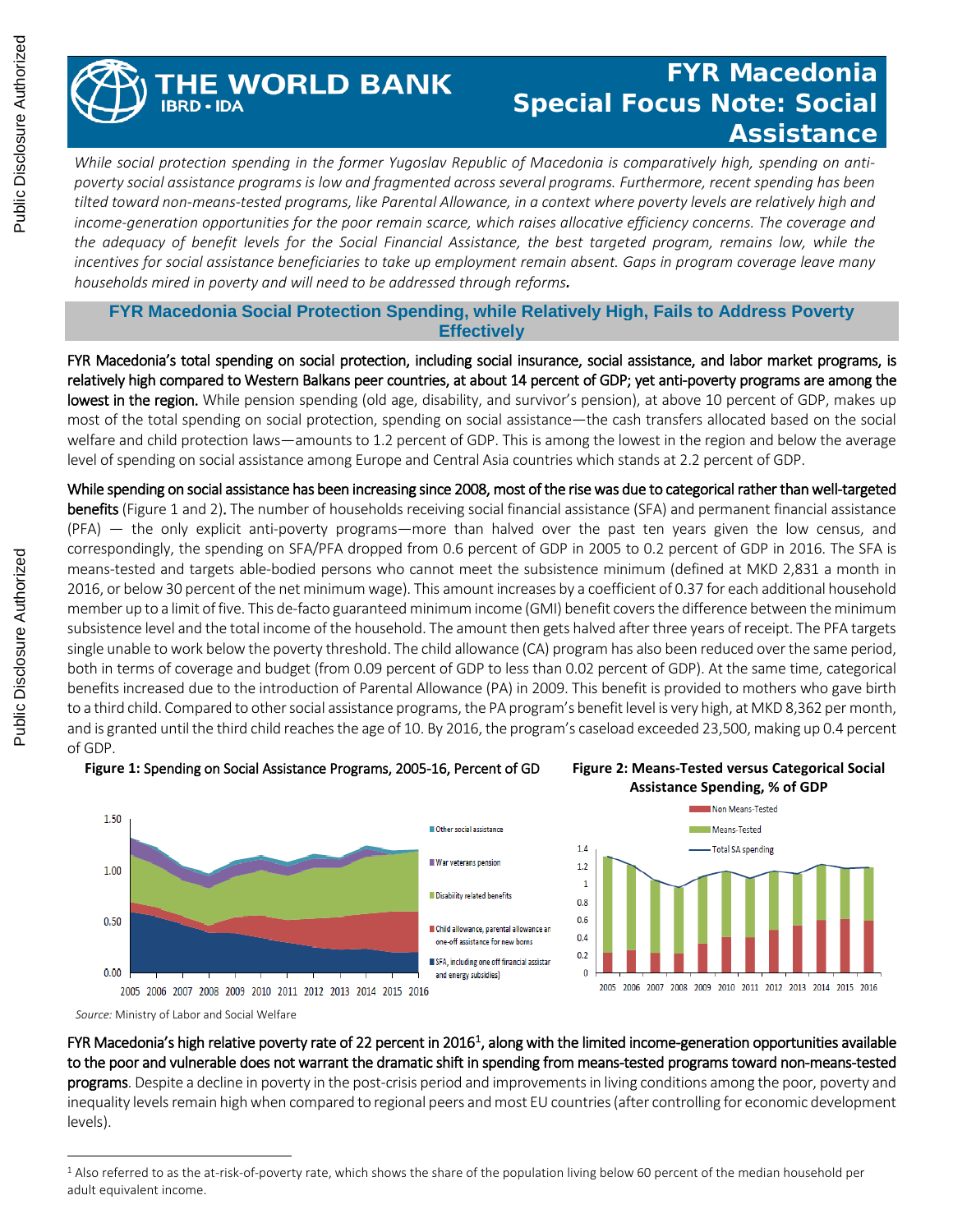## **Anti-Poverty Programs are Well-Targeted, but Coverage Remains Low**

Social assistance programs cover only one third of the poorest quintile. The result is even more striking considering that the bottom quintile roughly corresponds to the poor population in FYR Macedonia. The social assistance coverage of the lowest quintile increased from 27.2 percent in 2010 to 33.9 percent in 2016, driven by the increased coverage by family and child protection benefits. However, this compares poorly with regional peers which with similar or even much smaller social assistance spending levels have been able to achieve higher coverage than FYR Macedonia—the coverage of the poorest quintile reached levels of almost 70 percent in Bulgaria, 80 percent in Latvia, and 90 percent in Romania.

The coverage of the means-tested social assistance (SFA and PFA) of the bottom quintile is even lower. Only 19.3 percent of the people in the poorest quintile receive SFA/PFA which indicates that many low-income households remain uncovered. The SFA/PFA coverage is rather low compared to the coverage of the similar last resort programs in Albania, Armenia, and Kosovo, but it is on a par with other similar programs in the region (Figure 3).



*Source:* Europe and Central Asia (ECA) Social Protection Expenditure and Evaluation Database (SPeeD), World Bank

Means-tested social assistance is well targeted, as more than 70 percent of all transfers go to the poorest quintile (Figure 4). Furthermore, the benefit incidence for the poorest quintile improved from 57.8 percent in 2012 to 70.3 percent in 2016. The targeting accuracy compares very favorably to those of regional peers. In fact, the leakage of social assistance transfers to the richest quintile (1.4 percent of all benefits) is among the lowest in the region. The accuracy of targeting is also reflected in the fact that leakage incidence to the richest quintile is low in all the social assistance programs except for the disability benefits.

Poverty in FYR Macedonia would be much higher in the absence of social transfers. The simulated impact of discontinuing a particular program or combination of social transfer programs shows that in the absence of all social transfers, the poverty rate would more than double, reaching 41 percent. If old-age pensions were discontinued, the poverty rate would grow to 38 percent. On the other hand, the absence of any of the social assistance programs would not impact poverty significantly. The termination of government social and child protection benefits would have only a limited impact (rise in poverty rate to 22.9 percent), but this is due to the small budget allocation to these programs. However, among the social transfers analyzed, the SFA program appears to be the most cost-efficient. For each MKD spent on SFA, the poverty gap decreases by 0.6 MKD. Child and family protection allowances (excluding disability allowances) are next in line in terms of cost-efficiency. One MKD spent on these programs reduces the poverty gap by 0.5 MKD. The other programs, including old-age pensions, show considerably lower cost-benefit ratios. The least efficient transfers are scholarships.

## **Improving Efficiency of Social Assistance in FYR Macedonia**

The FYR Macedonia government is cognizant of the inconsistencies in the social assistance system and is committed to carry out comprehensive reforms. The key objective of the social assistance system reform should be to increase the effectiveness and efficiency of the system by reforming both targeted and categorical social assistance benefits. Within this process, the government could consider the following reforms within the budget neutral limits:

- Discontinuing the Parental Allowance program that is the least efficient while the most generous of all social assistance programs. This could bring savings in the long run and allow resources to be reallocated to programs that target the poor.
- Expanding the coverage of the poor while maintaining good targeting performance through the new GMI scheme that would consolidate several existing social assistance programs, introduce improved equivalence scale, and increase the benefit eligibility threshold and the benefit amount. The level of support would equal the difference between the household income and the established threshold. Benefit levels would need to be adjusted regularly to reflect the costs of living. This would offer a comprehensive social safety net for the poor, irrespective of their labor market status or